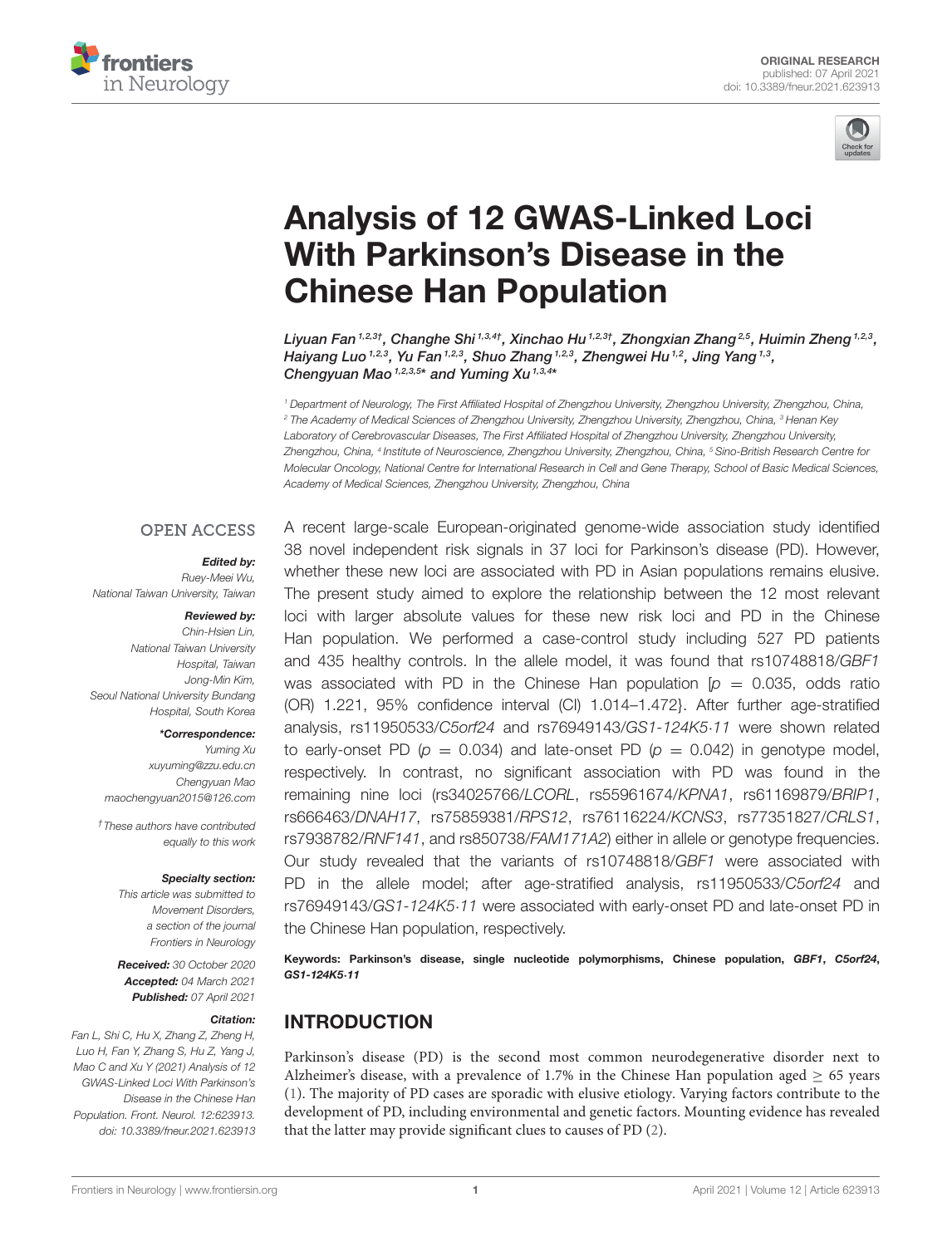Genome-wide association study (GWAS)-related loci, such as single nucleotide polymorphisms (SNPs) in SNCA, GBA, and LRRK2, are reported to be associated with PD [\(3\)](#page-6-2). Pooling 17 datasets from PD GWAS available from European ancestry samples, a recent large-scale meta-analysis identified 38 novel independent risk signals in 37 loci for PD [\(4\)](#page-6-3). However, whether these new loci are associated with PD in Asian populations remains elusive. Referring to the regression coefficient in the results of this meta-analysis, we selected the 12 most relevant loci with larger absolute values for exploration (The detailed information of 38 SNPs was shown in **[Supplementary Table 2](#page-5-0)**). Consequently, a study including 527 PD patients and 435 healthy controls was performed to investigate the association between the 12 new loci and PD in the Chinese Han population.

#### MATERIALS AND METHODS

#### **Subjects**

A total of 962 subjects of Han Chinese ethnicity were enrolled in the study, including 527 sporadic PD patients and 435 controls. The mean age and sex ratio (male/female) of the two groups were (PD patients:  $62.34 \pm 9.150$  years, 300/227) and (healthy controls:  $47.75 \pm 10.856$  years, 238/197), respectively. To minimize the effect of the familial PD, all patients recruited are sporadic cases. And the young-onset patients were excluded. The cases were defined using the United Kingdom Parkinson's Disease Society Brain Bank criteria. All subjects participating in the study signed written informed consent. This study was approved by the Ethics Committee of First Affiliated Hospital of Zhengzhou University.

#### Genotyping and Data Analysis

Genomic DNA was extracted from peripheral blood collected from the patients and controls using the Blood Genome Extraction Kit (BioTeke Co, Beijing, China). SNPs were genotyped using improved multiple ligase detection reaction (iMLDR) technology (Geneskybiotech, Shanghai, China). All relevant specific polymerase chain reaction (PCR) primers and ligation primers were listed in **[Supplementary Table 1](#page-5-0)**.

Statistical analysis was performed using IBM SPSS Statistics 26.0. The age difference was assessed using the  $t$  test. The Hardy-Weinberg equilibrium in genotype-frequency of controls was assessed using the χ2 test. Logistic regression analysis was used to calculate the risk analysis of each SNP in dominant, recessive models after adjusting for age and gender. Chisquared tests were adopted to compare differences of sex ratio, genotype frequency, and allele frequency after age and gender-stratified analysis. Multiple tests were performed using the Bonferroni correction method. A 2-tailed  $p < 0.05$  was considered statistically significant.

#### RESULTS

Frequencies of all 12 variants in the cases and controls met with Hardy-Weinberg equilibrium ( $p > 0.05$ , **[Table 1](#page-2-0)**). In the allele model, the result showed that the rs10748818/GBF1 variant exhibited significant difference between PD patients and the controls  $[p = 0.035, \text{ odds ratio (OR)} 1.221, 95\% \text{ confidence}$ interval (CI) 1.014–1.472, **[Table 1](#page-2-0)**]. A higher level of G allele was observed in the patients compared with the controls. In dominant and recessive models, rs10748818/GBF1 was not associated with PD after sex and age adjustment *via* logistic regression  $[p = 0.275,$ (OR) 0.834, (CI) 0.601–1.155, **[Table 1](#page-2-0)**]. In addition, age-stratified analysis showed rs11950533/C5orf24 (genotype model:  $p = 0.034$ , **[Table 2](#page-3-0)**) and rs76949143/GS1-124K5.11 (genotype model:  $p =$ 0.042, **[Table 2](#page-3-0)**) were associated with early-onset PD (age < 50 years) and late-onset PD (age  $\geq$  50 years), respectively.

In contrast, no statistical difference in genotype or allele frequency was detected between PD patients and the controls in the remaining nine loci (rs34025766/LCORL, rs55961674/KPNA1, rs61169879/BRIP1, rs666463/DNAH17, rs75859381/RPS12, rs76116224/KCNS3, rs77351827/CRLS1, rs7938782/RNF141, and rs850738/FAM171A2, **[Tables 1](#page-2-0)**, **[2](#page-3-0)**), neither between groups of the same sex or the same age. All detailed information on the relationship level of 12 loci with PD is shown in **[Tables 1](#page-2-0)**, **[2](#page-3-0)**.

### **DISCUSSION**

Given the effects of ethnic heterogeneity, our present study investigated the 12 new identified PD-associated variants in a Han Chinese population. We demonstrated that rs10748818/GBF1 exhibited a difference between PD patients and the controls in the allele mode. After age-stratified analysis, rs11950533/C5orf24 and rs76949143/GS1-124K5·11 were associated with early-onset PD and late-onset PD, respectively. To the best of our knowledge, our study is the first to show the association of SNPs in GBF1, C5orf24, and GS1-124K5·11 genes. No statistical difference in genotype or allele frequency was detected between PD patients and the controls in the remaining nine loci. Our study, however, failed to replicate the association of the reported SNPs with PD by Nalls et al. in the European population, which may partially be due to the genetic heterogeneity caused by ethnic and geographical differences (detailed 38 loci information of the GWAS results by Nalls et al. are shown in **[Supplementary Table 2](#page-5-0)**). Additionally, the interaction between environmental and genetic factors may influence gene expression.

The first Han Chinese GWAS by Foo JN analyzed a total of 22,729 subjects (5,125 PD cases and 17,604 controls) from Singapore, Hong Kong, Malaysia, Korea, mainland China, and Taiwan and replicated associations at SNCA, LRRK2, MCCC1, and 14 other European PD loci but did not identify Asian-specific loci with large effects on PD risk [\(5\)](#page-6-4). A two-stage meta-analysis of GWAS identified 17 new loci, which were associated with the risk of PD in the European population (26,000 PD patients and 403,000 healthy controls). However, the following study did not find any association between the five most commonly

**Abbreviations:** PD, parkinson's disease; OR, odds ratio; CI, 95% confidence interval; GWAS, genome-wide association study; SNPs, single nucleotide polymorphisms; PTSD, post-traumatic stress disorder; HWE, Hardy-Weinberg equilibrium; RABGEF1, RAB guanine nucleotide exchange factor 1.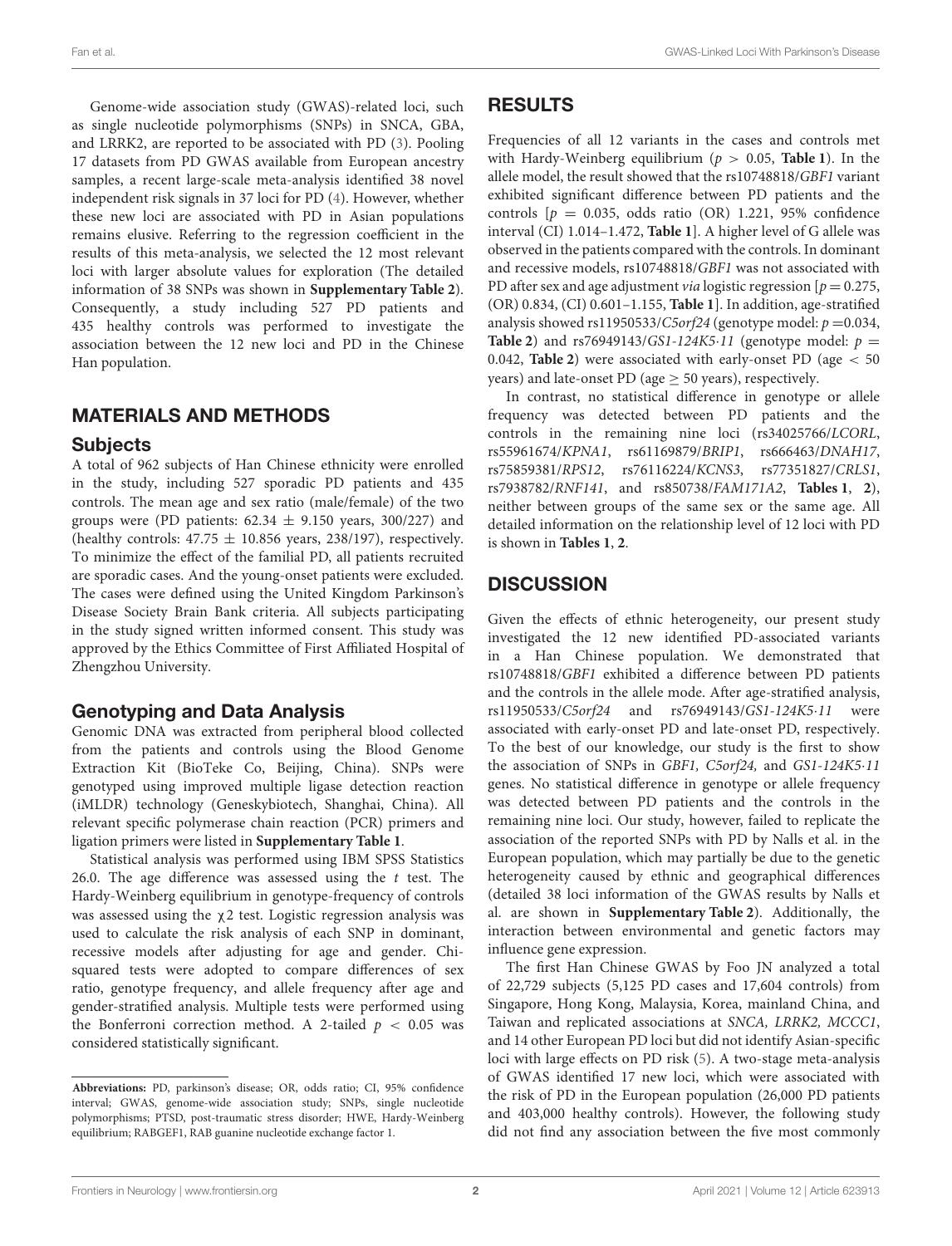<span id="page-2-0"></span>TABLE 1 | Assessment of the relationship level of 12 novel loci with PD in the Chinese Han population.

| SNPs/candidate gene     | HWE (p-value) | <b>Association test</b>      | PD         | Control    | p                        | OR (95%CI)             | $p^{\rm a}$ | OR (95%CI) <sup>a</sup> |
|-------------------------|---------------|------------------------------|------------|------------|--------------------------|------------------------|-------------|-------------------------|
| rs10748818/GBF1         | 0.73          | Genotypic (GG/GA/AA)         | 78/259/190 | 54/194/187 | $\overline{\phantom{a}}$ |                        |             |                         |
|                         |               | Dominant [(GG + GA)/AA]      | 337/190    | 248/187    | $0.028*$                 | $0.748(0.576 - 0.970)$ | 0.275       | $0.834(0.601 - 1.155)$  |
|                         |               | Recessive [GG/(GA + AA)]     | 78/449     | 54/381     | 0.285                    | 1.226(0.844-1.780)     | 0.857       | 1.030(0.745-1.424)      |
|                         |               | Alleles(G/A)                 | 415/639    | 302/508    | $0.035*$                 | 1.221(1.014-1.472)     |             |                         |
| rs11950533/C5orf24      | 0.99          | Genotypic (CC/CA/AA)         | 259/218/50 | 209/186/40 | $\overline{\phantom{a}}$ |                        |             |                         |
|                         |               | Dominant [(CC + CA)/AA]      | 477/50     | 395/40     | 0.877                    | 1.035(0.669-1.602)     | 0.857       | 1.030 (0.745-1.424)     |
|                         |               | Recessive [CC/(CA + AA)]     | 259/268    | 209/226    | 0.734                    | 1.045(0.811-1.347)     | 0.416       | $0.875(0.634 - 1.208)$  |
|                         |               | Alleles(C/A)                 | 736/318    | 604/266    | 0.848                    | 1.019(0.839-1.239)     |             |                         |
| rs34025766/LCORL        | 0.85          | Genotypic (TT/AT/AA)         | 423/96/8   | 336/94/5   | $\overline{\phantom{a}}$ |                        |             |                         |
|                         |               | Dominant $[(TT + AT)/AA]$    | 519/8      | 430/5      | 0.622                    | 0.754(0.245-2.323)     | 0.438       | 1.716(0.439-6.710)      |
|                         |               | Recessive $[TT/(AT + AA)]$   | 423/104    | 336/99     | 0.253                    | 1.198(0.879-1.634)     | 0.683       | $0.922(0.625 - 1.361)$  |
|                         |               | Alleles(T/A)                 | 942/112    | 766/104    | 0.358                    | 1.142(0.860-1.516)     |             |                         |
| rs55961674/KPNA1        | 0.95          | Genotypic (CC/CT/TT)         | 416/103/8  | 333/96/6   | $\overline{\phantom{a}}$ |                        |             |                         |
|                         |               | Dominant [(CC+CT)/TT]        | 519/8      | 429/6      | 0.858                    | 0.907(0.312-2.635)     | 0.900       | 1.087(0.295-4.004)      |
|                         |               | Recessive [CC/(CT+TT)]       | 416/111    | 333/102    | 0.375                    | 1.148(0.846-1.557)     | 0.797       | $0.951(0.646 - 1.399)$  |
|                         |               | Alleles(C/T)                 | 935/119    | 762/108    | 0.447                    | 1.114(0.844-1.470)     |             |                         |
| rs61169879/BRIP1        | 0.77          | Genotypic (CC/CT/TT)         | 97/271/159 | 84/222/129 | $\overline{\phantom{a}}$ |                        |             |                         |
|                         |               | Dominant $[(CC + CT)/TT]$    | 368/159    | 306/129    | 0.862                    | 0.976(0.739-1.288)     | 0.792       | $0.953(0.669 - 1.359)$  |
|                         |               | Recessive $[CC/(CT + TT)]$   | 97/430     | 84/351     | 0.721                    | $0.943(0.681 - 1.304)$ | 0.457       | 1.168(0.775-1.761)      |
|                         |               | Alleles(C/T)                 | 465/589    | 390/480    | 0.755                    | $0.972(0.811 - 1.164)$ |             |                         |
| rs666463/DNAH17         | 0.81          | Genotypic (AA/AT/TT)         | 498/29/0   | 409/26/0   | ×,                       |                        |             |                         |
|                         |               |                              |            |            | ÷,                       |                        |             |                         |
|                         |               | Dominant $[(AA + AT)/TT]$    | 527/0      | 435/0      |                          |                        |             |                         |
|                         |               | Recessive $[AA/(AT + TT)]$   | 498/29     | 409/26     | 0.753                    | 1.092(0.633-1.883)     | 0.337       | 1.421(0.693-2.912)      |
|                         |               | Alleles(A/T)                 | 1025/29    | 844/26     | 0.756                    | 1.089(0.636-1.863)     |             |                         |
| rs75859381/RPS12        | 0.60          | Genotypic (TT/CT/CC)         | 467/59/1   | 395/40/0   | $\overline{\phantom{a}}$ |                        |             |                         |
|                         |               | Dominant $[(TT + CT)/CC]$    | 526/1      | 435/0      | $\overline{\phantom{a}}$ |                        | 1.000       |                         |
|                         |               | Recessive [TT/(CT+CC)]       | 467/60     | 395/40     | 0.268                    | $0.788(0.517 - 1.202)$ | 0.939       | $0.980(0.578 - 1.660)$  |
|                         |               | Alleles(T/C)                 | 993/61     | 830/40     | 0.244                    | $0.785(0.521 - 1.181)$ |             |                         |
| rs76116224/KCNS3        | 0.99          | Genotypic (AA/AT/TT)         | 523/4/0    | 429/6/0    | ÷,                       |                        |             |                         |
|                         |               | Dominant [(AA+AT)/TT]        | 527/0      | 435/0      | ÷,                       |                        |             |                         |
|                         |               | Recessive $[AA/(AT + TT)]$   | 523/4      | 429/6      | $0.532^{b}$              | $0.541(0.149 - 1.957)$ | 0.955       | $0.953(0.180 - 5.050)$  |
|                         |               | Alleles(A/T)                 | 1,050/4    | 864/6      | 0.533 <sup>b</sup>       | 1.823(0.513-6.480)     |             |                         |
| rs76949143/GS1-124K5-11 | 0.24          | Genotypic (TT/AT/AA)         | 385/135/7  | 333/90/12  | $\overline{\phantom{a}}$ |                        |             |                         |
|                         |               | Dominant $[(TT + AT)/AA]$    | 520/7      | 423/12     | 0.113                    | 2.107(0.822-5.400)     | 0.438       | $0.624(0.189 - 2.054)$  |
|                         |               | Recessive $[TT/(AT + AA)]$   | 385/142    | 333/102    | 0.215                    | $0.830(0.619 - 1.114)$ | 0.688       | 1.080(0.740-1.576)      |
|                         |               | Alleles(T/A)                 | 905/149    | 756/114    | 0.511                    | $0.916(0.705 - 1.191)$ |             |                         |
| rs77351827/CRLS1        | 1.00          | Genotypic (CC)               | 527        | 435        |                          |                        |             |                         |
|                         |               |                              |            |            |                          |                        |             |                         |
|                         |               |                              |            |            |                          |                        |             |                         |
|                         |               | Alleles(C)                   | 1,054      | 870        |                          |                        |             |                         |
| rs7938782/RNF141        | 0.36          | Genotypic (AA/GA/GG)         | 373/143/11 | 303/115/17 |                          |                        |             |                         |
|                         |               | Dominant $[(AA + GA)/GG]$    | 516/11     | 418/17     | 0.095                    | 1.908(0.884-4.117)     | 0.120       | $0.469(0.181 - 1.217)$  |
|                         |               | Recessive [AA/(GA + GG)]     | 373/154    | 303/132    | 0.705                    | 1.055(0.799-1.393)     | 0.951       | 1.011(0.710-1.440)      |
|                         |               | Alleles(A/G)                 | 889/165    | 721/149    | 0.341                    | $0.889(0.697 - 1.133)$ |             |                         |
| rs850738/FAM171A2       | 0.68          | Genotypic (AA/GA/GG)         | 184/248/95 | 144/220/71 | $\overline{\phantom{a}}$ |                        |             |                         |
|                         |               | Dominant [(AA + GA)/GG]      | 432/95     | 364/71     | 0.486                    | $0.887(0.633 - 1.243)$ | 0.186       | 1.337(0.869-2.056)      |
|                         |               | Recessive [AA/(GA + GG)]     | 184/343    | 144/291    | 0.555                    | 1.084(0.829-1.418)     | 0.775       | 1.051(0.748-1.477)      |
|                         |               | $\text{Alleles}(\text{A/G})$ | 616/438    | 508/362    | 0.981                    | 1.002(0.835-1.202)     |             |                         |

\**A two-tailed p*< *0.05 was considered significant.*

*<sup>a</sup>Adjusted age and sex by logistic regression.*

*<sup>b</sup>Continuous correction for Chi-square test when at least one cell has an expected value of* <*5.*

*PD, Parkinson's disease; SNPs, single nucleotide polymorphisms; HWE, Hardy-Weinberg equilibrium; CI, confidence interval; OR, odds ratio. The bold means the P value* < *0.05.*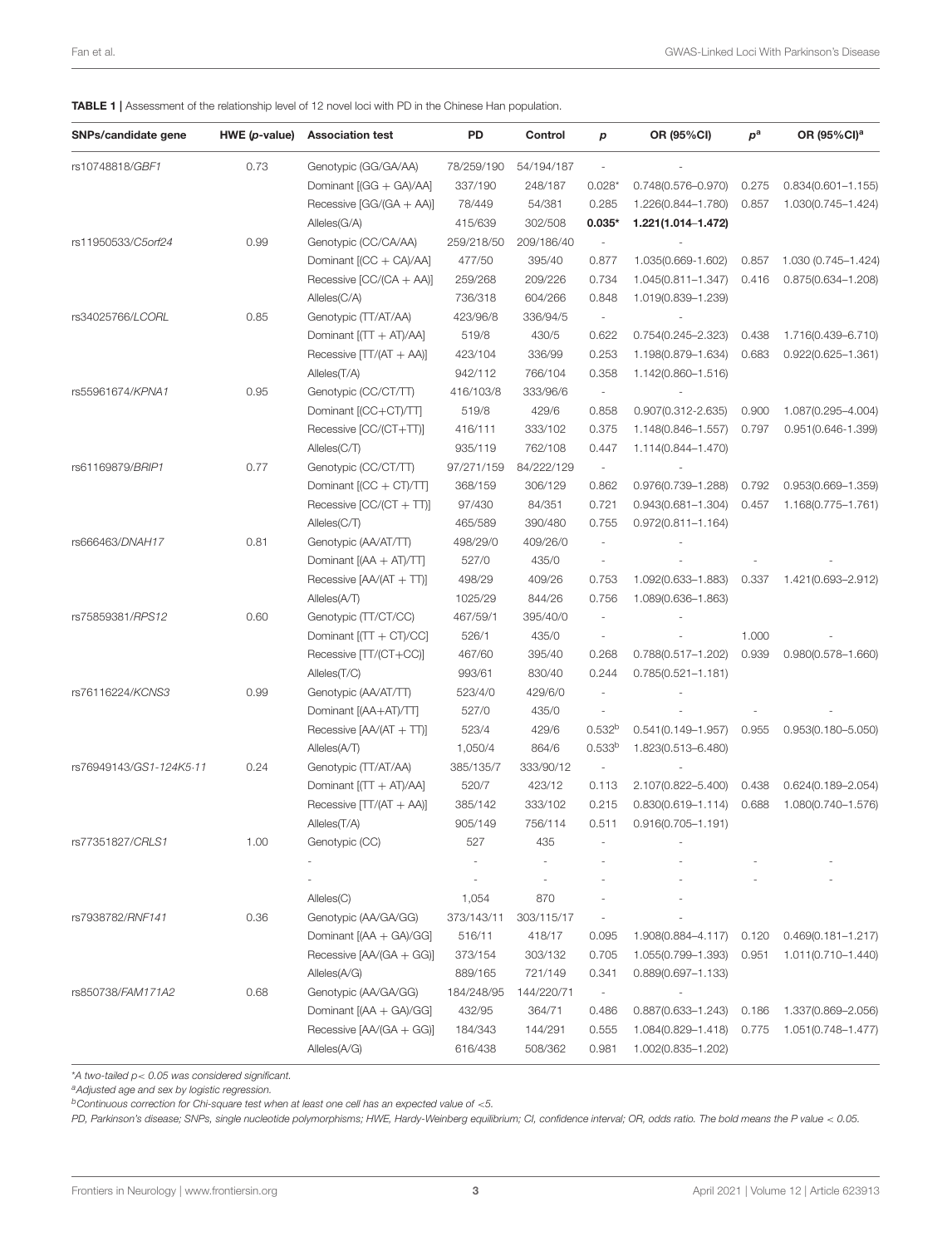<span id="page-3-0"></span>

| <b>ABLE 2</b>   Age-stratified analysis and sex-stratified analysis of 12 loc |  |  |  |  |
|-------------------------------------------------------------------------------|--|--|--|--|
|                                                                               |  |  |  |  |

| <b>SNPs</b><br>(candidate<br>gene) | Genotype,<br>allele |                |                | Age onset $< 50$ years |                            |                          |                | Age onset $\geq$ 50 years |                           | Male   |                          |       |                           | Female         |                           |                          |                           |  |
|------------------------------------|---------------------|----------------|----------------|------------------------|----------------------------|--------------------------|----------------|---------------------------|---------------------------|--------|--------------------------|-------|---------------------------|----------------|---------------------------|--------------------------|---------------------------|--|
|                                    |                     | PD             | Control        | $p_1$                  | OR (95%CI)1                | PD                       | Control        | p <sub>2</sub>            | OR (95%CI) <sub>2</sub>   | PD     | Control                  | $p_3$ | OR (95%CI) <sub>3</sub>   | PD             | Control                   | $p_4$                    | OR (95%CI) <sub>4</sub>   |  |
| rs10748818                         | GG                  | $\overline{7}$ | 28             | 0.370                  |                            | 71                       | 26             | 0.132                     |                           | 44     | 27                       | 0.126 |                           | 34             | 27                        | 0.524                    |                           |  |
| (GBF1)                             | GA                  | 16             | 113            |                        |                            | 243                      | 81             |                           |                           | 146    | 107                      |       |                           | 131            | 87                        |                          |                           |  |
|                                    | AA                  | 23             | 106            |                        |                            | 167                      | 81             |                           |                           | 110    | 104                      |       |                           | 80             | 83                        |                          |                           |  |
|                                    | G                   | 30             | 169            | 0.766                  | 0.931<br>$(0.579 - 1.495)$ | 385                      | 133            | 0.117                     | 1.219(0.952-<br>1.562     | 234    | 161                      | 0.080 | 1.251(0.973-<br>1.608)    | 181            | 141                       | 0.222                    | 1.190(0.900-<br>1.572)    |  |
|                                    | Α                   | 62             | 325            |                        |                            | 577                      | 243            |                           |                           | 366    | 315                      |       |                           | 273            | 253                       |                          |                           |  |
| rs11950533                         | CC                  | 24             | 119            | $0.034*$               |                            | 235                      | 90             | 0.783                     |                           | 146    | 108                      | 0.704 |                           | 113            | 101                       | 0.954                    |                           |  |
| (C5orf24)                          | CA                  | 17             | 103            |                        |                            | 201                      | 83             |                           |                           | 123    | 106                      |       |                           | 95             | 80                        |                          |                           |  |
| AA                                 |                     | 5              | 25             |                        |                            | 45                       | 15             |                           |                           | 31     | 24                       |       |                           | 19             | 16                        |                          |                           |  |
|                                    | C                   | 65             | 341            | 0.757                  | 1.080<br>$(0.663 - 1.759)$ | 671                      | 263            | 0.944                     | $0.991(0.764 -$<br>1.285  | 415    | 322                      | 0.594 | 1.073(0.828-<br>1.390     | 321            | 282                       | 0.781                    | $0.959(0.712 -$<br>1.291) |  |
|                                    | Α                   | 27             | 153            |                        |                            | 291                      | 113            |                           |                           | 185    | 154                      |       |                           | 133            | 112                       |                          |                           |  |
| rs34025766                         | $\top$              | 38             | 188            | ÷,                     |                            | 385                      | 148            | 0.418                     |                           | 240    | 190                      |       |                           | 183            | 146                       |                          |                           |  |
| (LCORL)                            | AT                  | $\,8\,$        | 55             |                        |                            | 88                       | 39             |                           |                           | 55     | 46                       |       |                           | 41             | 48                        |                          |                           |  |
|                                    | AΑ                  | $\mathsf O$    | $\overline{4}$ |                        |                            | $\,8\,$                  | $\mathbf{1}$   |                           |                           | 5      | $\overline{c}$           |       |                           | 3              | $\ensuremath{\mathsf{3}}$ |                          |                           |  |
|                                    | T.                  | 84             | 431            | 0.274                  | 1.535<br>$(0.709 - 3.321)$ | 858                      | 335            | 0.961                     | 1.010(0.689-<br>1.481)    | 535    | 426                      | 0.862 | $0.966(0.654 -$<br>1.427  | 407            | 340                       | 0.133                    | 1.375(0.907-<br>2.086     |  |
|                                    | Α                   | 8              | 63             |                        |                            | 104                      | 41             |                           |                           | 65     | 50                       |       |                           | 47             | 54                        |                          |                           |  |
| rs55961674                         | CC                  | 36             | 190            | ÷,                     |                            | 380                      | 143            | 0.568                     |                           | 239    | 185                      |       |                           | 177            | 148                       |                          |                           |  |
| (KPNA1)                            | <b>CT</b>           | 8              | 55             |                        |                            | 95                       | 41             |                           |                           | 57     | 49                       |       |                           | 46             | 47                        |                          |                           |  |
|                                    | TT                  | $\overline{c}$ | $\mathbf{2}$   |                        |                            | 6                        | $\overline{4}$ |                           |                           | 4      | 4                        |       |                           | $\overline{4}$ | $\mathbf{2}$              |                          |                           |  |
|                                    | $\mathsf C$         | 80             | 435            | 0.767                  | 0.904<br>$(0.465 - 1.758)$ | 855                      | 327            | 0.328                     | 1.197(0.834-<br>1.718     | 535    | 419                      | 0.558 | 1.120(0.767-<br>1.634)    | 400            | 343                       | 0.643                    | 1.101(0.732-<br>1.658)    |  |
|                                    | T                   | 12             | 59             |                        |                            | 107                      | 49             |                           |                           | 65     | 57                       |       |                           | 54             | 51                        |                          |                           |  |
| rs61169879                         | CC                  | 9              | 45             | 0.673                  |                            | 88                       | 39             | 0.439                     |                           | 55     | 40                       | 0.544 |                           | 42             | 44                        | 0.351                    |                           |  |
| (BRIP1)                            | <b>CT</b>           | 22             | 135            |                        |                            | 249                      | 87             |                           |                           | 147    | 128                      |       |                           | 124            | 94                        |                          |                           |  |
|                                    | $\top$              | 15             | 67             |                        |                            | 144                      | 62             |                           |                           | 98     | 70                       |       |                           | 61             | 59                        |                          |                           |  |
|                                    | $\mathsf{C}$        | 40             | 225            | 0.714                  | $0.920(0.587 -$<br>1.440   | 425                      | 165            | 0.922                     | 1.012(0.796-<br>1.287)    | 257    | 208                      | 0.776 | $0.965(0.757 -$<br>1.231) | 208            | 182                       | 0.912                    | $0.985(0.751 -$<br>1.291) |  |
|                                    | T.                  | 52             | 269            |                        |                            | 537                      | 211            |                           |                           | 343    | 268                      |       |                           | 246            | 212                       |                          |                           |  |
| rs666463                           | AA                  | 42             | 229            | $0.978$ <sup>a</sup>   |                            | 456                      | 180            | 0.613                     |                           | 284    | 222                      | 0.499 |                           | 214            | 187                       | 0.768                    |                           |  |
| (DNAH17)                           | AT                  | $\overline{4}$ | 18             |                        |                            | 25                       | $\,8\,$        |                           |                           | 16     | 16                       |       |                           | 13             | 10                        |                          |                           |  |
|                                    |                     | $\bar{a}$      | $\bar{a}$      |                        |                            | $\overline{\phantom{a}}$ | $\sim$         |                           |                           | $\sim$ | $\overline{\phantom{a}}$ |       |                           | ÷.             | ÷,                        |                          |                           |  |
|                                    | Α                   | 88             | 476            | $0.978$ <sup>a</sup>   | $0.832(0.275 -$<br>2.517)  | 937                      | 368            | 0.617                     | $0.815(0.364 -$<br>1.823) | 584    | 460                      | 0.505 | 1.270(0.628-<br>2.566     | 441            | 384                       | 0.771                    | 0.883(0.383-<br>2.037)    |  |
|                                    | T.                  | $\overline{4}$ | 18             |                        |                            | 25                       | $\,8\,$        |                           |                           | 16     | 16                       |       |                           | 13             | 10                        |                          |                           |  |
| rs75859381                         | $\top$              | 41             | 226            | $0.813^{a}$            |                            | 426                      | 169            | ÷,                        |                           | 267    | 219                      | 0.240 |                           | 200            | 176                       | $\overline{\phantom{a}}$ |                           |  |

Fan et al.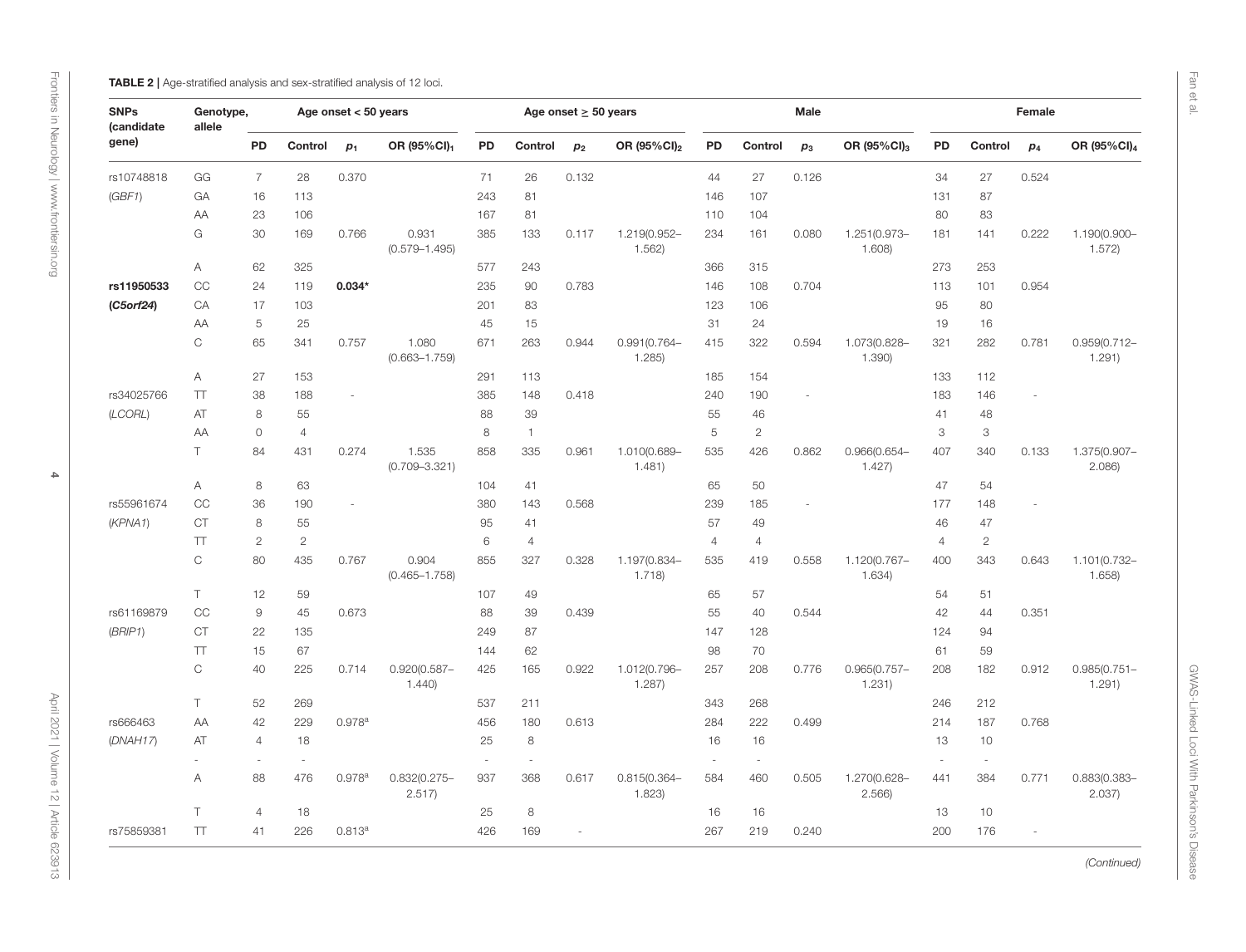| <b>SNPs</b><br>(candidate<br>gene) | Genotype,<br>allele       |                |                | Age onset $< 50$ years   |                           |                           |                | Age onset $\geq$ 50 years |                           |                          |                | Male                     |                           |                |                          | Female |                           |
|------------------------------------|---------------------------|----------------|----------------|--------------------------|---------------------------|---------------------------|----------------|---------------------------|---------------------------|--------------------------|----------------|--------------------------|---------------------------|----------------|--------------------------|--------|---------------------------|
|                                    |                           | PD             | Control        | $p_1$                    | OR (95%CI)1               | PD                        | Control        | p <sub>2</sub>            | OR (95%CI) <sub>2</sub>   | PD                       | Control        | $p_3$                    | OR (95%CI) <sub>3</sub>   | PD             | Control                  | $p_4$  | OR (95%CI) <sub>4</sub>   |
| (RPS12)                            | <b>CT</b>                 | 5              | 21             |                          |                           | 54                        | 19             |                           |                           | 33                       | 19             |                          |                           | 26             | 21                       |        |                           |
|                                    | CC                        | $\circ$        | $\mathbb O$    |                          |                           | $\overline{1}$            | $\circledcirc$ |                           |                           | $\mathbb O$              | $\circ$        |                          |                           | $\overline{1}$ | $\circ$                  |        |                           |
|                                    | $\top$                    | 87             | 473            | $0.818^{a}$              | 0.773(0.284-<br>2.104)    | 906                       | 357            | 0.583                     | $0.861(0.504 -$<br>1.470  | 567                      | 457            | 0.252                    | $0.714(0.401 -$<br>1.273) | 426            | 373                      | 0.602  | $0.857(0.478 -$<br>1.534) |
|                                    | $\mathop{\rm C}\nolimits$ | 5              | 21             |                          |                           | 56                        | 19             |                           |                           | 33                       | 19             |                          |                           | 28             | 21                       |        |                           |
| rs76116224                         | AA                        | 45             | 242            | 1.000 <sup>b</sup>       |                           | 478                       | 187            | 1.000a                    |                           | 296                      | 236            | 0.899a                   |                           | 227            | 193                      | 0.098a |                           |
| (KCNS3)                            | AT                        | $\mathbf{1}$   | 5              |                          |                           | 3                         | $\overline{1}$ |                           |                           | $\overline{4}$           | $\overline{c}$ |                          |                           | 0              | $\overline{4}$           |        |                           |
|                                    | ×.                        | $\sim$         | $\sim$         |                          |                           | ÷,                        | ÷,             |                           |                           | $\overline{\phantom{a}}$ | ÷.             |                          |                           | $\sim$         | $\overline{\phantom{a}}$ |        |                           |
|                                    | $\overline{A}$            | 91             | 489            | 1.000 <sup>b</sup>       | $0.930(0.107 -$<br>8.057) | 959                       | 375            | 1.000 <sup>a</sup>        | $0.571(0.153 -$<br>2.133  | 596                      | 474            | 0.899a                   | $0.629(0.115 -$<br>3.447  | 454            | 390                      | 0.099a | $0.462(0.430 -$<br>0.497) |
|                                    | T.                        | $\mathbf{1}$   | 5              |                          |                           | $\ensuremath{\mathsf{3}}$ | $\overline{1}$ |                           |                           | $\overline{4}$           | $\overline{2}$ |                          |                           | 0              | $\overline{4}$           |        |                           |
| rs76949143                         | $\top$                    | 38             | 191            | ÷,                       |                           | 347                       | 142            | $0.042*$                  |                           | 217                      | 184            | 0.241                    |                           | 168            | 149                      |        |                           |
| $(GS1 -$<br>124K5.11               | AT                        | $\overline{7}$ | 51             |                          |                           | 128                       | 39             |                           |                           | 78                       | 48             |                          |                           | 57             | 42                       |        |                           |
|                                    | AA                        | $\mathbf{1}$   | 5              |                          |                           | 6                         | $\overline{7}$ |                           |                           | 5                        | 6              |                          |                           | $\overline{c}$ | 6                        |        |                           |
|                                    | A                         | 9              | 61             |                          |                           | 140                       | 53             |                           |                           | 88                       | 60             |                          |                           | 61             | 54                       |        |                           |
| rs77351827                         | CC                        | 46             | 247            | $\overline{\phantom{a}}$ |                           | 481                       | 188            | $\overline{\phantom{a}}$  | ÷,                        | 300                      | 238            | ÷,                       |                           | 227            | 197                      |        |                           |
| (CRLS1)                            | $\mathsf C$               | 92             | 494            | $\sim$                   |                           | 962                       | 376            | $\sim$                    |                           | 600                      | 476            | $\overline{\phantom{a}}$ |                           | 454            | 394                      |        |                           |
| rs7938782                          | AA                        | 33             | 176            | 0.969                    |                           | 340                       | 127            | 0.085                     |                           | 210                      | 162            | 0.327                    |                           | 163            | 141                      | 0.693  |                           |
| (RNF141)                           | GA                        | 12             | 64             |                          |                           | 131                       | 51             |                           |                           | 84                       | 66             |                          |                           | 59             | 49                       |        |                           |
|                                    | GG                        | $\mathbf{1}$   | $\overline{7}$ |                          |                           | 10                        | 10             |                           |                           | 6                        | 10             |                          |                           | 5              | $\overline{7}$           |        |                           |
|                                    | A                         | 78             | 416            | 0.890                    | 1.045(0.563-<br>1.938)    | 811                       | 305            | 0.159                     | 1.250(0.916-<br>1.707)    | 504                      | 390            | 0.433                    | $0.880(0.638 -$<br>1.212) | 385            | 331                      | 0.751  | 1.062(0.732-<br>1.540     |
|                                    | G                         | 14             | 78             |                          |                           | 151                       | 71             |                           |                           | 96                       | 86             |                          |                           | 69             | 63                       |        |                           |
| rs850738                           | AA                        | 15             | 74             | 0.843                    |                           | 169                       | 70             | 0.300                     |                           | 102                      | 82             | 0.345                    |                           | 82             | 62                       | 0.587  |                           |
| (FAM171A2)                         | GA                        | 24             | 127            |                          |                           | 224                       | 93             |                           |                           | 140                      | 121            |                          |                           | 108            | 99                       |        |                           |
|                                    | GG                        | $\overline{7}$ | 46             |                          |                           | 88                        | 25             |                           |                           | 58                       | 35             |                          |                           | 37             | 36                       |        |                           |
|                                    | $\overline{A}$            | 54             | 275            | 0.591                    | 1.132(0.721-<br>1.777     | 562                       | 233            | 0.235                     | $0.862(0.675 -$<br>1.101) | 344                      | 285            | 0.401                    | $0.901(0.705 -$<br>1.150  | 272            | 223                      | 0.329  | 1.146(0.872-<br>1.507     |
|                                    | G                         | 38             | 219            |                          |                           | 400                       | 143            |                           |                           | 256                      | 191            |                          |                           | 182            | 171                      |        |                           |

Fan et al.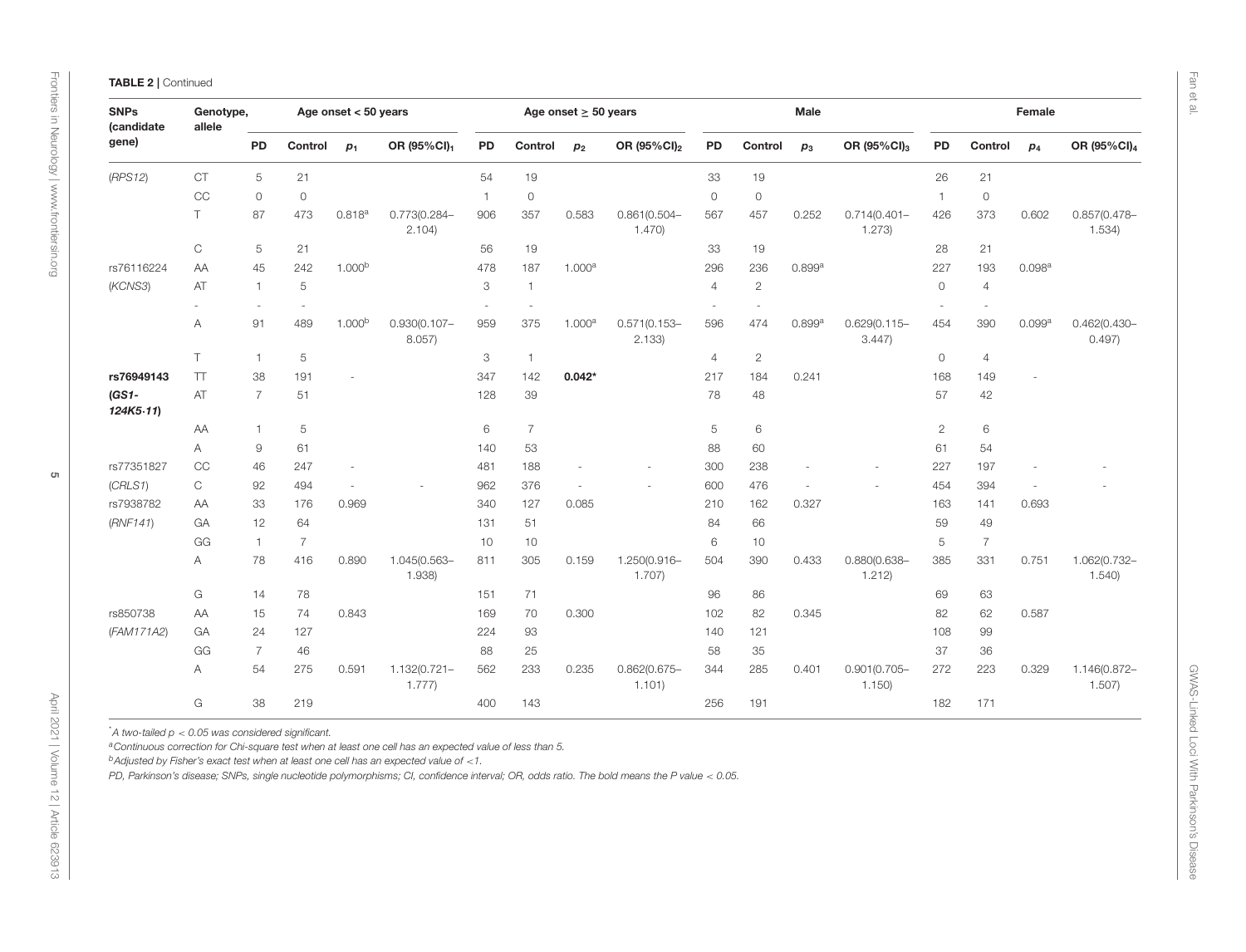identified candidate variants in the European population with PD in the Chinese population (506 PD patients, 496 MSA patients, and 894 age- and sex-matched healthy controls) [\(6\)](#page-6-5). Recently, we reported that rs34043159 of IL1R2 and rs4073221 of SATB1 were associated with PD in Chinese Han people (492 PD patients and 524 healthy controls). Further subgroup analysis showed that both rs34043159 of IL1R2 and rs4073221 of SATB1 were associated with late-onset PD. rs34043159 of IL1R2 was associated with PD in female patients, while rs4073221 of SATB1 was associated with PD in both male and female patients [\(7\)](#page-6-6). The two loci were suggested to be involved in the pathogenesis of PD. But there are still more genetic factors to be identified. Here, we identified another three loci, which were associated with the increased risk of PD.

GBF1, also named ARF1GEF, encodes a member of the Sec7 domain family, which is a guanine nucleotide exchange factor and activates small GTPases of the Arf family. It is involved in regulating the recruitment of proteins to membranes and has been reported to play an essential role in the regulation of the spatial organization and function of mitochondria in a microtubule-dependent manner [\(8\)](#page-6-7). Numerous studies have implicated that mitochondrial and apoptosis dysfunction are both strongly linked with PD pathogenesis [\(9\)](#page-6-8). GBF1 localizes at the early Golgi [\(10\)](#page-6-9) and also links to lipid droplet metabolism [\(11\)](#page-6-10), plasma membrane signaling, and organelle transport along microtubules with its substrate Arf1. Furthermore, it is involved in the regulation of Golgi fragmentation and is essential for Golgi disassembly and subsequent mitosis entry [\(12\)](#page-6-11). The fragmentation of the Golgi apparatus is an essential process in the development of apoptosis, which may be related to PD susceptibility. These studies indicated the association of GBF1 with PD.

The C5orf24 is chromosome 5 open reading frame 24, and it has been shown that its DNA methylation level is related to negative affect scores in drug addicts [\(13\)](#page-6-12). A study identified C5orf24 was upregulated in patients with posttraumatic stress disorder (PTSD) and high intrusion symptoms at baseline and downregulated in participants following treatment [\(14\)](#page-6-13). However, further investigations are needed to explore the roles of C5orf24 genes played in pathophysiologic pathways of PD.

GS1-124K5·11 is the RAB guanine nucleotide exchange factor 1 pseudogene. The related functional gene of GS1-124K5·11 is RAB guanine nucleotide exchange factor 1 (RABGEF1), which is the upstream factor of the endosomal Rab GTPase cascade. Mutations in Parkin are the second-most-common known cause of PD, and Parkin plays a critical role in mitophagy through ubiquitination of mitochondria. RABGEF1 is recruited to damaged mitochondria via ubiquitin binding downstream of Parkin in mammalian cultured cells and promotes autophagy of damaged mitochondria [\(15\)](#page-6-14). Overexpression of A53T-Alpha-Synuclein upregulated the expression of RABGEF1 in the mouse midbrain/brainstem [\(16\)](#page-6-15). However, the role of GS1-124K5·11 in the pathogenesis of PD needs to be further explored.

There are several limitations in the current study, such as the relatively small sample size. Noteworthy, the molecular mechanisms between rs10748818/GBF1, rs11950533/C5orf24, rs76949143/GS1-124K5·11, and PD are still unclear, so more functional experiments should be designed to explore the pathogenesis.

In conclusion, our study demonstrated that the variants of GBF1, C5orf24, and GS1-124K5·11 are associated with PD in the Han Chinese population. It remains to be determined whether geographic or environmental factors are involved in the genetic consequences of these loci. Further genetic analysis and function studies are needed to understand the role of these variants in the pathogenesis of PD.

# DATA AVAILABILITY STATEMENT

The original contributions presented in the study are included in the article/**[Supplementary Materials](#page-5-0)**, further inquiries can be directed to the corresponding author/s.

### ETHICS STATEMENT

The studies involving human participants were reviewed and approved by the Ethics Committee of First Affiliated Hospital of Zhengzhou University. The patients/participants provided their written informed consent to participate in this study.

# AUTHOR CONTRIBUTIONS

LF: data curation, formal analysis, and writing-original draft. CS: resources and funding acquisition. XH and HZ: formal analysis. CM: conceptualization and funding acquisition. YX: funding acquisition and supervision. ZZ: methodology. YF: data curation. HL, SZ, and ZH: writing—review & editing. JY: supervision. All authors: contributed to the study's conception and design.

# FUNDING

This work was supported by the National Natural Science Foundation of China (Grants U1904207, 91849115, and 81530037 to YX; Grants 81771290 and 81974211 to CS; and Grant 81901300 to CM), National Key R&D Program of China (Grant 2017YFA0105003 to YX), and the Scientific and Technological Project of Henan Province (Grant SBGJ202003020 to CM).

# ACKNOWLEDGMENTS

Our work was performed at the Academy of Medical Sciences of Zhengzhou University Translational Medicine Platform.

# SUPPLEMENTARY MATERIAL

<span id="page-5-0"></span>The Supplementary Material for this article can be found [online at: https://www.frontiersin.org/articles/10.3389/fneur.](https://www.frontiersin.org/articles/10.3389/fneur.2021.623913/full#supplementary-material) 2021.623913/full#supplementary-material